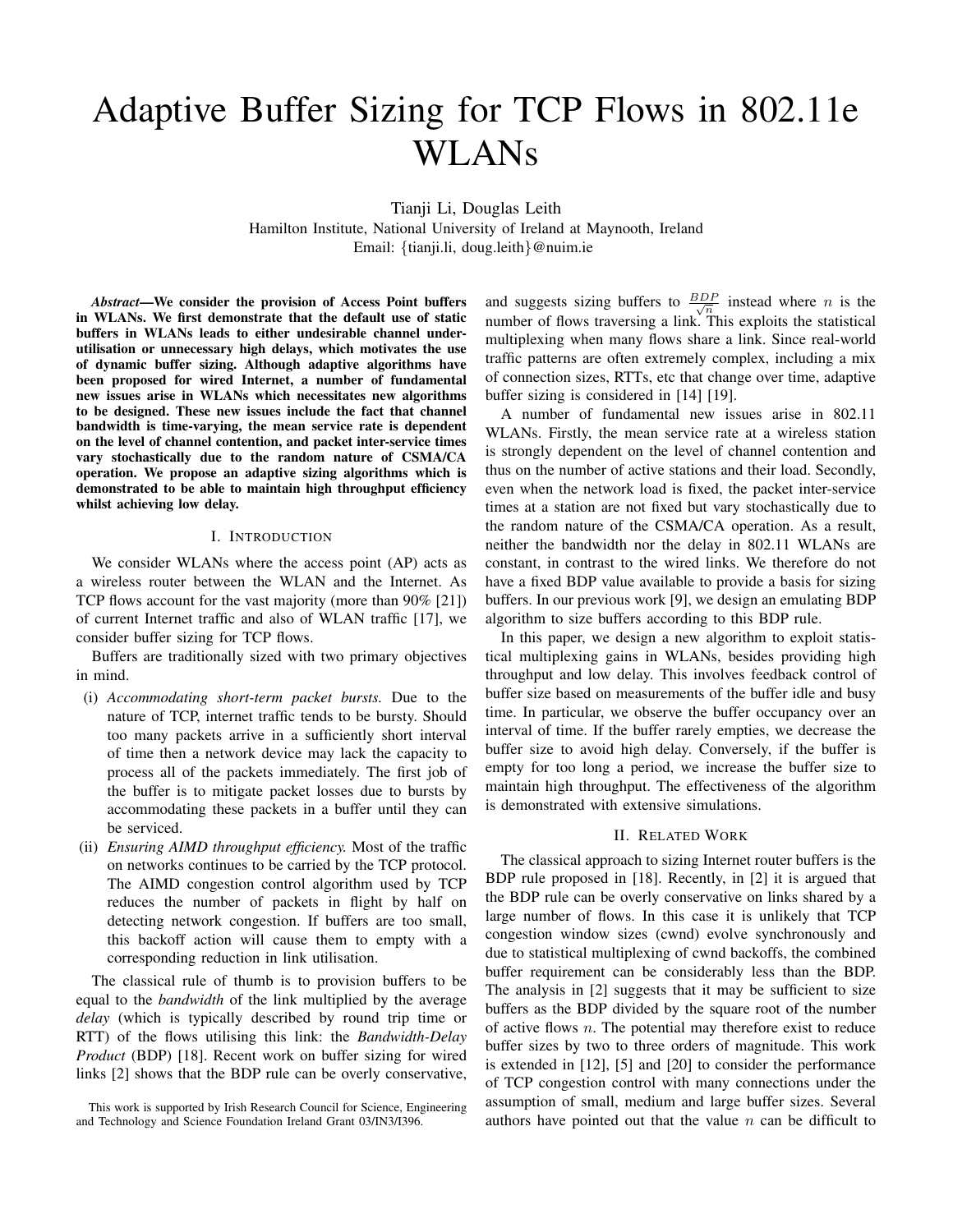

Fig. 1. Topology used for buffer sizing in WLANs. Each station in WLAN is the source/destination of a single TCP flow. MAC parameters of the WLAN are listed in Table I.

determine for realistic traffic patterns, which not only include a mix of connections sizes and RTTs, but are also strongly timevarying [4], [19]. In [19], it is observed that in a production link, traffic patterns vary significantly, and may contain a complex mix of flow connection lengths and RTTs. It is demonstrated in [4] that use of very small buffers can lead to an excessive loss rate. Motivated by these observations, in [14] [6] a measurement-based adaptive buffer size tuning method is therefore proposed.

The foregoing work is in the context of wired links, and to our knowledge the question of buffer sizing for 802.11 wireless links has received almost no attention in the literature. Besides our previous work on emulating BDP in WLANs [9], other notable exceptions include [11] [13] [15]. Sizing of buffers for voice traffic in WLANs is investigated in [11]. The impact of fixed buffer sizes on TCP flows is studied in [13]. In [15], TCP performance with a variety of AP buffer sizes and 802.11e parameter settings is investigated. With regard to the current state of the art, some vendors use small static buffers (e.g., in Proxim APs, up to 8 packets can be temporarily stored in the interface buffer), while others use large static buffers (e.g., in Atheros APs, up to 399 packets can be held.).

#### III. SETUP

We consider the topology shown in Fig. 1 where the AP acts as a wireless router between the WLAN and the Internet. Upload flows originate from stations in the WLAN on the left and are destined to server(s) in the wired network on the right. Download flows are from the server(s) to stations in the WLAN. We ignore differences in wired bandwidth and delay from the AP to the servers which can cause TCP unfairness issues on the wired side (an orthogonal issue) by using the same wired-part RTT for all flows.

We note that in WLANs, TCP ACK packets can be easily queued/dropped due to the fact that the basic 802.11 DCF ensures that stations win a roughly equal number of transmission opportunities. For example consider  $n$  stations each carrying one TCP upload flow. The TCP ACKs are transmitted by the AP. While the data packets for the  $n$  flows have an aggregate  $n/(n + 1)$  share of the transmission opportunities the TCP ACKs for the *n* flows have only a  $1/(n+1)$  share. Issues of this sort are known to degrade TCP performance significantly as queuing and dropping of TCP ACKs disrupt the TCP ACK clocking mechanism. Following [8], we address this problem using 802.11e. At the AP and each station we treat TCP ACKs as a separate traffic class, collecting them into a queue which

| 10   |
|------|
| Q    |
| 11   |
| 1000 |
| 54   |
| 6    |
| 6    |
|      |

TABLE I MAC/PHY PARAMETERS USED, CORRESPONDING TO 802.11G.

is assigned high priority via  $CW_{min} = 3$ ,  $CW_{max} = 7$ ,  $AIFS = 2$ . TCP data packets are transmitted by another queue with parameters  $CW_{min} = 31$ ,  $CW_{max} = 1023$  and  $AIFS = 6$ . This makes use of 2 out of the 4 available queues in 802.11e.

We use IEEE 802.11g parameters as shown in Table I. For TCP traffic, the widely deployed TCP Reno with SACK extension is used. The TCP slow start threshold is set to be 64 packets [16], the maximum congestion window size is set to be 4096 packets (each has a payload of 1000 bytes) which is the default size of current Linux kernels (2.6.xxx).

### IV. PERFORMANCE WITH FIXED BUFFERS

In contrast to wired networks, the mean service rate at a wireless station is not fixed but instead depends upon the level of channel contention and the network load. This is illustrated in Fig. 2 where the throughput and delay of a download flow are plotted as a function of AP buffer size when the number of competing upload flows (with one upload flow per wireless station) is varied. Similarly to wired networks, the throughput always increases monotonically with the buffer size, reaching a maximum above a threshold buffer size. However, it can also be seen that the download throughput falls as the number of competing uploads increases. The variation in throughput can be substantial, e.g., in this example the maximum throughput falls from 14Mbps to 1.25Mbps as the number of competing uploads increases from 0 to 10. As a result, the BDP – marked by vertical lines in Fig.  $2 -$  also varies significantly and this is reflected in buffering requirements. For example, it can be seen from Fig. 2 that with no competing uploads the threshold buffer size above which the AP achieves maximum throughput is around 300 packets, while for 10 competing uploads this buffer size falls to approximately 70 packets.

In addition to variations in the mean service rate, the random nature of 802.11 CSMA/CA operations leads to short timescale stochastic fluctuations in service rate. This is fundamentally different from wired networks and directly impacts buffering behaviour. For example, from Fig. 2 with 10 uploads the maximum download throughput is 1.25Mbps, yielding a BDP of 31 packets. However, it can be seen that at this buffer size the achieved download throughput is only about 60% of the maximum – a buffer size of at least 50 packets is required to achieve 100% throughput. Stochastic fluctuations in service rate can lead to early queue overflow or even TCP retransmission timeouts (RTOs) unless buffer provisioning over and above the BDP is used. For example, Fig. 3 illustrates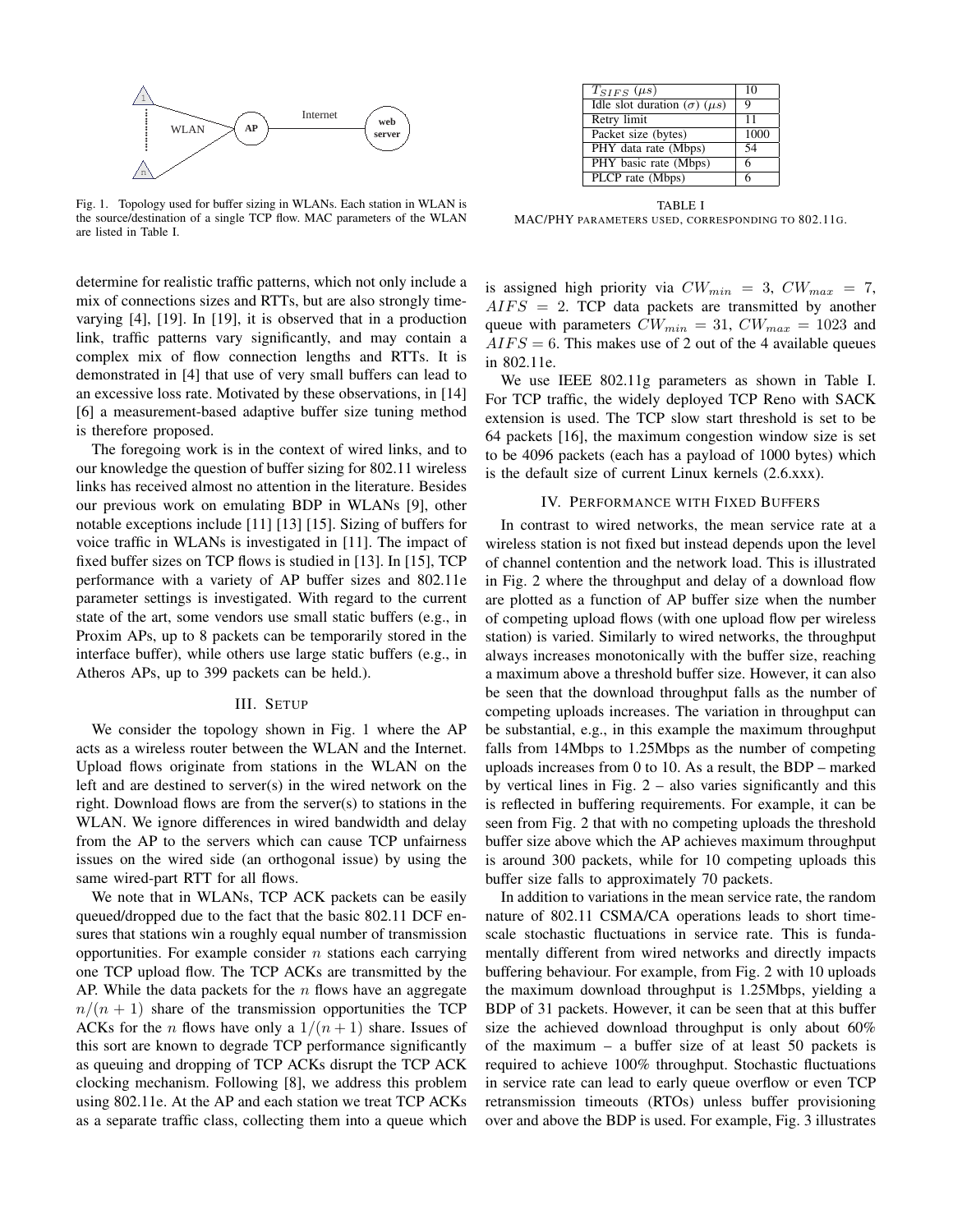

Fig. 2. WLAN buffer sizing requirements. Data is shown for 1 download flow and 0, 2, 5, 10 competing uploads. Corresponding BDP values are marked by vertical lines. "Max smoothed RTT" denotes the maximum TCP srtt value observed. Wired backhaul link bandwidth 100Mbps, RTT 200ms.



Fig. 3. Number of TCP RTOs vs AP buffer size. Values collected in simulations run for 400 seconds.

the total number of TCP RTOs as the buffer size is varied. It can be seen that the number of RTOs decreases as the buffer size is increased. The buffer size required to minimise RTOs is dependent on network conditions.

One possible buffer sizing approach in WLANs is to provision buffers based on worst case conditions, i.e., based on the conditions requiring the largest buffering to achieve high throughput. However, while ensuring high throughput, this comes at the cost of high latency. For example, it can be seen from Fig. 2 that when a fixed buffer size of 300 packets is used (which in this example ensures maximum throughput regardless of the number of contending uploads), the roundtrip latency experienced by the download flow is about 300ms with no uploads but rises to around 2s with 10 contending upload stations. This occurs because TCP's congestion control algorithm probes for bandwidth until packet loss occurs and so flows will tend to fill buffers, regardless of their size.



Fig. 4. Impact of statistical multiplexing. There are 1/10 downloads and no uploads. Wired backhaul link bandwidth 100Mbps, RTT 200ms.

Conversely, sizing the buffer to achieve lower latency across all network conditions comes at the cost of reduced throughput, e.g., a buffer size of 30 packets ensures latency of 200- 300ms for up to 10 contending upload stations but when there are no contending uploads the throughput of a download flow is only about 75% of the maximum achievable.

Therefore, neither fixed long nor fixed short buffers can maintain both high throughput and low delays at the same time, motivating consideration of adaptive approaches to buffer sizing.

The potential exists to lower the buffer size (thereby reducing latency) without loss of throughput. This can be seen from the example in Fig. 4 that while a buffer size of 300 packets is needed to maximise throughput with a single download flow, this falls to around 100 packets when 10 download flows share the link. In this section we consider the design of measurement-based algorithms that are capable of taking advantage of such statistical multiplexing opportunities.

## V. ADAPTIVE BUFFER LIMIT TUNING

#### *A. The Algorithm*

Our objective is to simultaneously achieve both high throughput efficiency and low delay. Intuitively, in order to ensure efficient link utilisation, the buffer should not lie empty for too long a time. Increasing the buffer size tends to reduce the link idle time. However, to ensure low delays, the buffer should be as short as possible and a trade-off therefore exists. This intuition suggests the following approach. We observe the buffer occupancy over an interval of time. If the buffer rarely empties, we decreases the buffer size to avoid high delay. Conversely, if the buffer is empty for too long a period, we increase the buffer size to maintain high throughput.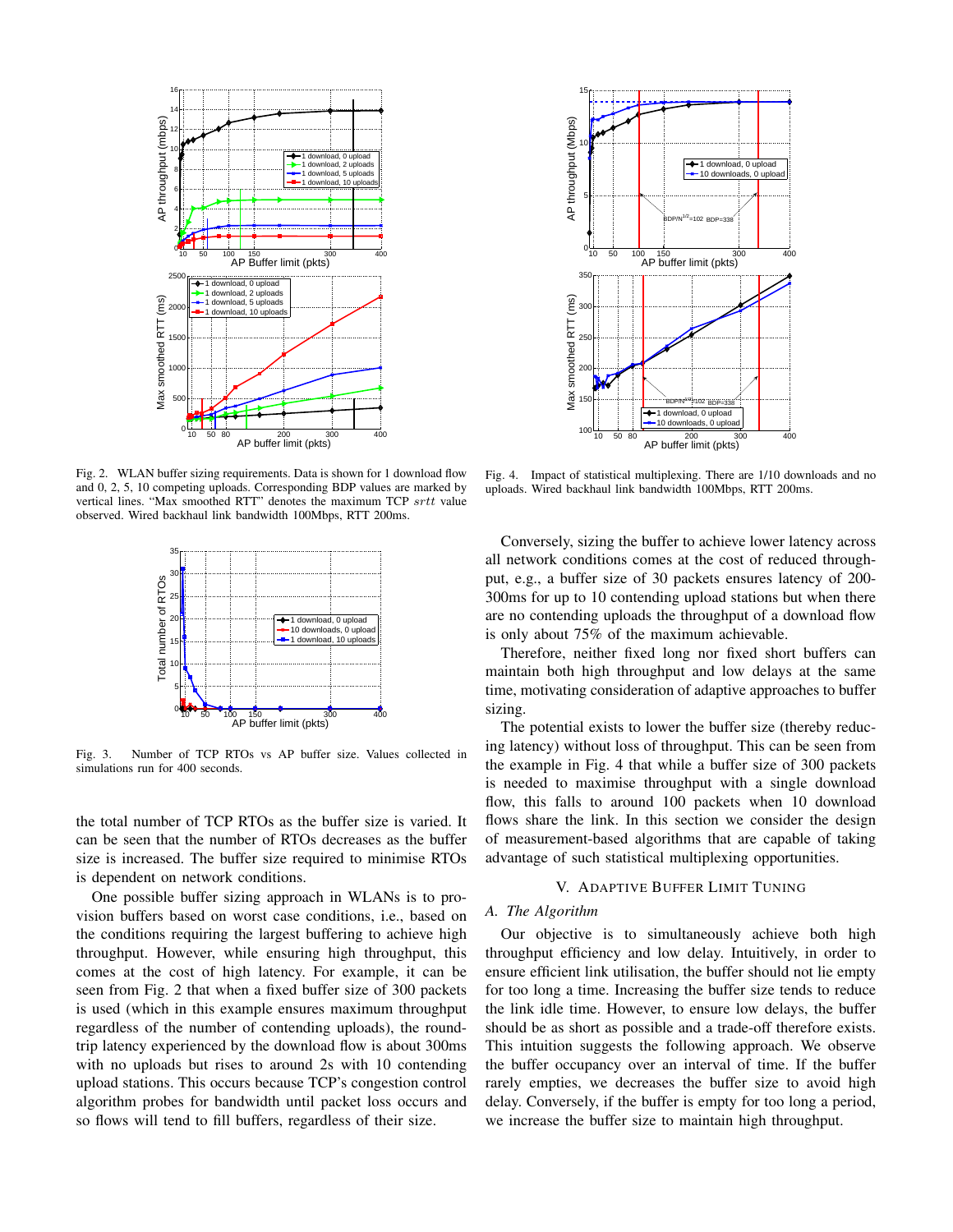In more detail, we consider an adaptive buffer tuning procedure as follows. Let  $t_i(k)$ ,  $t_b(k)$  be the durations of idle and busy time in an observation interval t, i.e.,  $t = t_i(k) + t_b(k)$ , and  $q(k)$  be the buffer limit during the k-th observation interval. The buffer limit is updated according to

$$
q(k+1) = q(k) + at_i(k) - bt_b(k),
$$
 (1)

where  $\alpha$  and  $\beta$  are design parameters. Pseudo-code for this procedure is given in Algorithm 1.

Assuming q converges, then we have that  $at_i = bt_b$ , i.e.,  $t_i = \frac{b}{a} t_b$  and the link utilisation is therefore lower bounded by

$$
\frac{t_b}{t_i + t_b} = \frac{1}{1 + b/a}.
$$
 (2)

Choosing  $\frac{b}{a}$  to be small then ensures high utilisation.

The duration of the observation/update interval  $t$  should be so selected to reflect timely changes on buffer usage which are nonpredictable in reality (see for example [19] and the references therein). Too small  $t$  can therefore yields similar/repeated observations if traffic patterns are varying slowly, too large  $t$  will likely miss bursty changes. Here we choose the safer option, i.e., a short  $t = 1$  second is used.

Let  $\alpha_i$  be the rate in packet/s at which flow i increases its Let  $\alpha_i$  be the rate in *packet/s* at which how *i* increases its<br>congestion window and  $\alpha_T = \sum_{i=1}^n \alpha_i$  be the aggregate rate at which flows increase their congestion windows, in packets/s. Standard TCP increases the flow congestion window by one packet per RTT, in which case  $\alpha_i \approx 1/T_i$  where  $T_i$  is the RTT of flow *i*. In real world Internet,  $T_i$  is upper-bounded by 200ms in most of the cases [21]. We then have that a rough lower bound on  $\alpha_T$  is 5 (corresponding to 1 flow with RTT 200ms). As the update duration used is 1 second, we choose  $a = 10$  to be slightly larger than the lower bound of  $\alpha_T$ , and  $b = 1$  to ensure  $\frac{b}{a}$  to be small in this paper. A formal analysis as to the selection of  $a$  and  $b$  is given is our technical report [10].

It is prudent to constrain  $q$  to lie between the minimum and the maximum values  $q_{min}$  and  $q_{max}$ . In the following, the maximum limit  $q_{max}$  and the minimum buffer limit  $q_{min}$  are set to be 400 and 30 packets, respectively. We use 400 packets as the maximum buffer limit to facilitate comparison with the fixed buffer scheme used in Atheros chip sets, and 30 packets as the minimum buffer limit to avoid frequent RTOs.

This procedure is shown in Algorithm 1.

# *B. Results*

The effectiveness of the ALT algorithm is illustrated in Fig. 5. Recall that (Figs. 2 and 4) 330, 100 and 70 packets are the approximate threshold buffer sizes above which the AP achieves maximum throughput for perspectively 1 download only, 10 downloads and 1 download plus 10 upload flows. It can be seen that using the ALT algorithm, the desired buffer limits are reached.

In Figs. 6 and 7, we plot more results for cases when the RTT in the wired part of the network is varied from 50 to 300ms and when the number of upload flows is increased Algorithm 1 : The adaptive buffer tuning algorithm.

- 1: Set the initial queue limit, the maximum buffer limit  $q_{max}$ and the minimum buffer limit  $q_{min}$ .
- 2: Set the increase step size  $a$  and the decrease step size  $b$ .
- 3: for Every  $t$  seconds do
- 4: Measure the idle time  $t_i$ .
- 5:  $q_{new} = q + at_i b(t t_i).$

|     | 6: if $q_{new} < q_{max}$ then    |
|-----|-----------------------------------|
|     | 7:<br>if $q_{new} < q_{min}$ then |
| 8:  | $q \leftarrow q_{min}$            |
| 9:  | else                              |
| 10: | $q \leftarrow q_{new}$            |
|     | end if<br>11:                     |
|     | 12: <b>else</b>                   |
|     | 13: $q \leftarrow q_{max}$        |
|     | $14:$ end if                      |
|     | $15:$ end for                     |

from 0 to 10. The metrics uses are throughput and maximum smoothed RTT percentage. The throughput percentage is the ratio between throughput achieved using the ALT algorithm and that with a 400-packet buffer. The maximum smoothed RTT percentage is defined in a similar way. That is, these two metrics are intentionally defined to compare the ALT algorithm with fixed buffers. It can be seen from the figures that the ALT algorithm maintains high throughput efficiency across the entire range of operating conditions. This is achieved while maintaining low delays compared with fixed buffers. We can also see that the ALT algorithm is capable of exploiting the statistical multiplexing where feasible. In particular, significant lower delays are achieved with 10 download flows whilst maintaining high throughput efficiency.

### VI. CONCLUSIONS

We have shown that the use of static buffers in WLANs leads to either undesirable channel under utilisation or unnecessary high delays. We have proposed an adaptive algorithm that achieves both high throughput efficiency and low delays simultaneously. Future work includes theoretical analysis of the proposed algorithm, and test-bed implementation is in progress.

#### **REFERENCES**

- [1] Part 11: wireless LAN medium access control (MAC) and physical layer (PHY) specifications: Medium Access Control (MAC) Quality of Service (QoS) Enhancements, IEEE 802.11e/D8.0, Feb. 2004.
- [2] G. Appenzeller, I. Keslassy, and N. McKeown, "Sizing Router Buffers," in *Proc. of ACM SIGCOMM*, 2004. pp. 281–292.
- [3] C. Chatfield, *The Analysis of Time Series, An Introduction*, CRC Press 2004.
- [4] A. Dhamdher and C. Dovrolis, "Open Issues in Router Buffer Sizing," in *Computer Communication Review*, Jan. 2006.
- [5] M. Enachescu, Y. Ganjali, A. Goel, N. McKeown, and T. Roughgarden, "Routers with Very Small Buffers," in *Proc. of IEEE INFOCOM*, Dec. 2006.
- [6] C. Kellett, R. Shorten, and D. Leith, "Sizing Internet Router Buffers, Active Queue Management, and the Lur'e Problem," in *Proc. of IEEE CDC*, 2006.